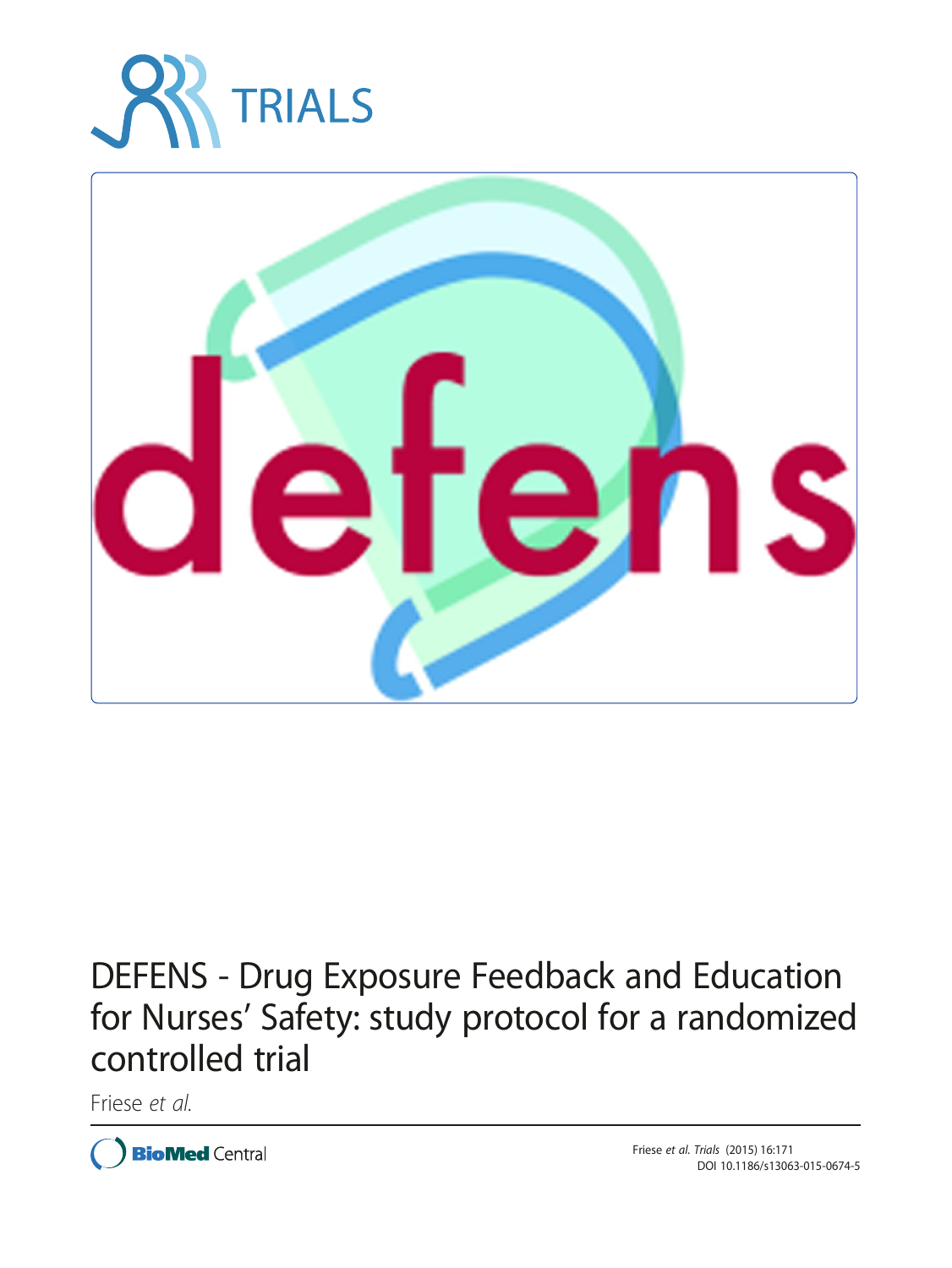# **STUDY PROTOCOL CONSUMING THE CONSUMING OPEN ACCESS**



# DEFENS - Drug Exposure Feedback and Education for Nurses' Safety: study protocol for a randomized controlled trial

Christopher R Friese<sup>1\*</sup>, Kari Mendelsohn-Victor<sup>1</sup>, Bo Wen<sup>2</sup>, Duxin Sun<sup>2</sup>, Kathleen Sutcliffe<sup>3</sup>, James J Yang<sup>1</sup> , David L Ronis<sup>1</sup>, Marjorie C McCullagh<sup>1</sup> and For the DEFENS Study Investigators

# Abstract

Background: Three decades of research findings have documented the health effects of handling hazardous drugs. Oncology nurses are vulnerable due to frequent administration of antineoplastics, low adherence to equipment use, reported barriers to use, and perceived low risk of health effects. No interventions have been tested in a controlled, multi-site trial to increase nurses' use of protective equipment when handling hazardous drugs. The Drug Exposure Feedback and Education for Nurses' Safety (DEFENS) study will compare the efficacy of education (control) versus an audit and feedback intervention (treatment) on nurses' self-reported use of personal protective equipment when handling hazardous drugs. The treatment intervention will include tailored messages based on nurses' reported barriers to protective equipment use.

Methods/Design: The DEFENS Study is a cluster randomized controlled trial. We are enrolling cancer centers and will recruit nurse participants in April 2015. Eligible cancer centers employ at least 20 eligible registered nurses in the chemotherapy infusion setting and have on-site phlebotomy resources. Eligible participants are nurses who work at least 0.40 full-time equivalent hours in the chemotherapy infusion setting and have not received an antineoplastic drug for a health problem in the past year. An encrypted, user-authenticated website will administer surveys and deliver control and treatment interventions. The primary endpoint is the change in score on nurses' reports of the Revised Hazardous Drug Handling Questionnaire between baseline and approximately 18 months later. A baseline survey is completed after informed consent and is repeated 18 months later. Nurses in all sites who experience a drug spill will also report incidents as they occur; these reports inform the treatment intervention. Plasma will be obtained at baseline, approximately 18 months later (the primary endpoint), and with drug spill occurrences to measure hazardous drugs levels and to inform the treatment intervention. Potential mediators include knowledge of hazardous drug handling and perceived risk of drug exposure. We will examine whether personal factors and organizational factors moderate the intervention effects.

Trial registration: Clinicaltrials.gov [NCT02283164,](http://clinicaltrials.gov/show/NCT02283164) registered 31 October 2014.

Keywords: Oncologic nursing, Antineoplastic drugs, Cluster randomized trials, Occupational safety and health, Web-based interventions

\* Correspondence: [cfriese@umich.edu](mailto:cfriese@umich.edu) <sup>1</sup>

Full list of author information is available at the end of the article



<sup>© 2015</sup> Friese et al.; licensee BioMed Central. This is an Open Access article distributed under the terms of the Creative Commons Attribution License [\(http://creativecommons.org/licenses/by/4.0\)](http://creativecommons.org/licenses/by/4.0), which permits unrestricted use, distribution, and reproduction in any medium, provided the original work is properly credited. The Creative Commons Public Domain Dedication waiver [\(http://creativecommons.org/publicdomain/zero/1.0/](http://creativecommons.org/publicdomain/zero/1.0/)) applies to the data made available in this article, unless otherwise stated.

<sup>&</sup>lt;sup>1</sup>University of Michigan School of Nursing, 400 North Ingalls, #4162, Ann Arbor, MI, USA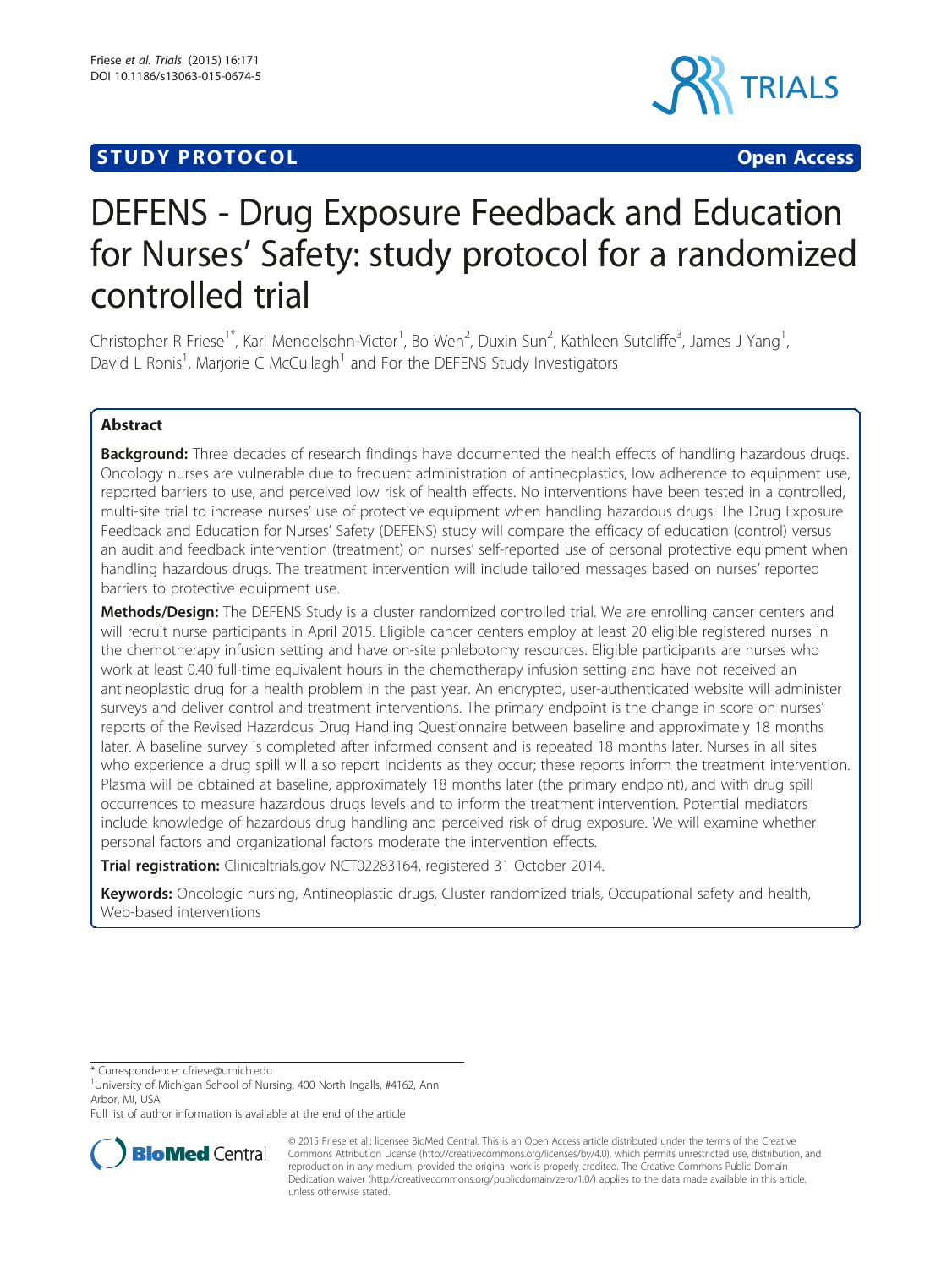# Background

For over three decades, scientists have documented the pernicious effects of handling hazardous drugs such as antineoplastics [\[1-5\]](#page-9-0). Reports have identified the following health effects: acute nausea and vomiting, reproductive difficulties, cancer, and myelodysplastic syndrome. In 2004, the National Institute for Occupational Safety and Health (NIOSH) issued an alert that summarized the evidence and recommended that health care settings and employees adopt practices to minimize the risk of handling potentially hazardous drugs [\[6](#page-9-0)]. The Oncology Nursing Society [[7](#page-9-0)] and the American Society of Health-System Pharmacists [[8](#page-9-0)] published guidelines on hazardous drug handling. The NIOSH 2004 recommendations are now included in the 2013 American Society of Clinical Oncology/Oncology Nursing Society chemotherapy administration safety standards [\[9\]](#page-9-0).

Published guidelines include the use of personal protective equipment (PPE), comprised of two pairs of chemotherapy-tested gloves, single-use disposable gowns, eye protection during specific activities, and respiratory protection when vapor exposure is possible. However, adoption of these guidelines is suboptimal in clinical settings [[10](#page-9-0)]. A statewide survey revealed that 16.9% of ambulatory oncology nurses reported skin or eye exposure to chemotherapy in the past year [\[11\]](#page-9-0). Increased exposure is associated with higher nursing workloads and poorer nurse practice environments. Oncology nurses deliver an astounding volume of chemotherapy; US estimates suggest over 18 million doses of chemotherapy are administered annually in the United States, primarily by nurses [[12](#page-9-0)].

Audit and feedback is an established intervention to support clinician practice change. Successful audit and feedback interventions include education and periodic reminders [\[13\]](#page-9-0). Systematic reviews have identified improvements in clinician practice after feedback interventions [\[14](#page-9-0)]. Using a pre-post design, one Malaysian study reported increased scores on safe handling knowledge, beliefs, and observed practices for 96 inpatient nurses who completed an educational module on hazardous drug handling [[15](#page-9-0)]. The absence of multi-site, controlled intervention studies to improve PPE use in ambulatory oncology nurses is surprising given the large volume of drugs handled and the potential health risks involved.

In this context, this paper reviews the design of a cluster, randomized controlled trial to evaluate the efficacy of an audit and feedback intervention to improve nurses' use of personal protective equipment when handling hazardous drugs. The overall objective of this research program is to measure and improve the safety of chemotherapy administration in ambulatory oncology settings. The trial has three specific aims:

1. Evaluate the efficacy of an audit and feedback intervention to improve recommended use of PPE.

- 2. Determine whether the intervention effects on PPE use are mediated by knowledge about PPE use and perceived risk of hazardous drug exposure.
- 3. Determine whether the intervention effects on PPE use are moderated by personal (experience, education, and certification) and organizational factors (workloads, practice environments, and safety organizing behaviors).

Study results will inform practicing nurses, cancer center administrators, and policymakers on optimal approaches to protect workers who handle potentially hazardous drugs.

### Methods/Design

A cluster randomized controlled trial design was chosen to compare an educational module on hazardous drug handling with the same educational module plus feedback from survey and biological data obtained from participants. Specifically, a clustered design reduces the likelihood for contamination bias between participants and facilitates measurement of the organizational context that we hypothesize will moderate the effects of the proposed intervention. Participants will provide baseline data upon study enrollment. After evaluation for the primary endpoint is complete, all participants will receive the feedback materials for the remainder of the 4-year study. These materials and study questionnaires will be located on a userauthenticated website maintained by the investigative team. Table [1](#page-3-0) shows the study procedures.

# Human subjects considerations

The University of Michigan Institutional Review Board has approved the study (HUM00086541, date of last approval: 16 March 2015). All participants will complete informed consent on the study website. Of the 11 participating sites, 4 have reviewed study procedures and determined their staff to be 'not engaged' in the conduct of the research. Another three sites have ceded authority to the University of Michigan and the remaining four sites have pursued full protocol review. Recruitment will not begin at each site until local approvals have been obtained, as appropriate. A complete listing of human subjects approval is available (see Additional file [1](#page-9-0)).

#### Conceptual framework

The study's conceptual framework integrates theoretical, empirical, and pilot work that spans occupational health, health promotion, and organizational studies (Figure [1](#page-3-0)) [[16-19](#page-9-0)]. The primary *outcome* of interest is PPE use using a valid and reliable measure described below [\[10](#page-9-0)]. The interventions are a 1-hour web-based educational module on hazardous drug safe handling with quarterly reminders about the educational content (control) or the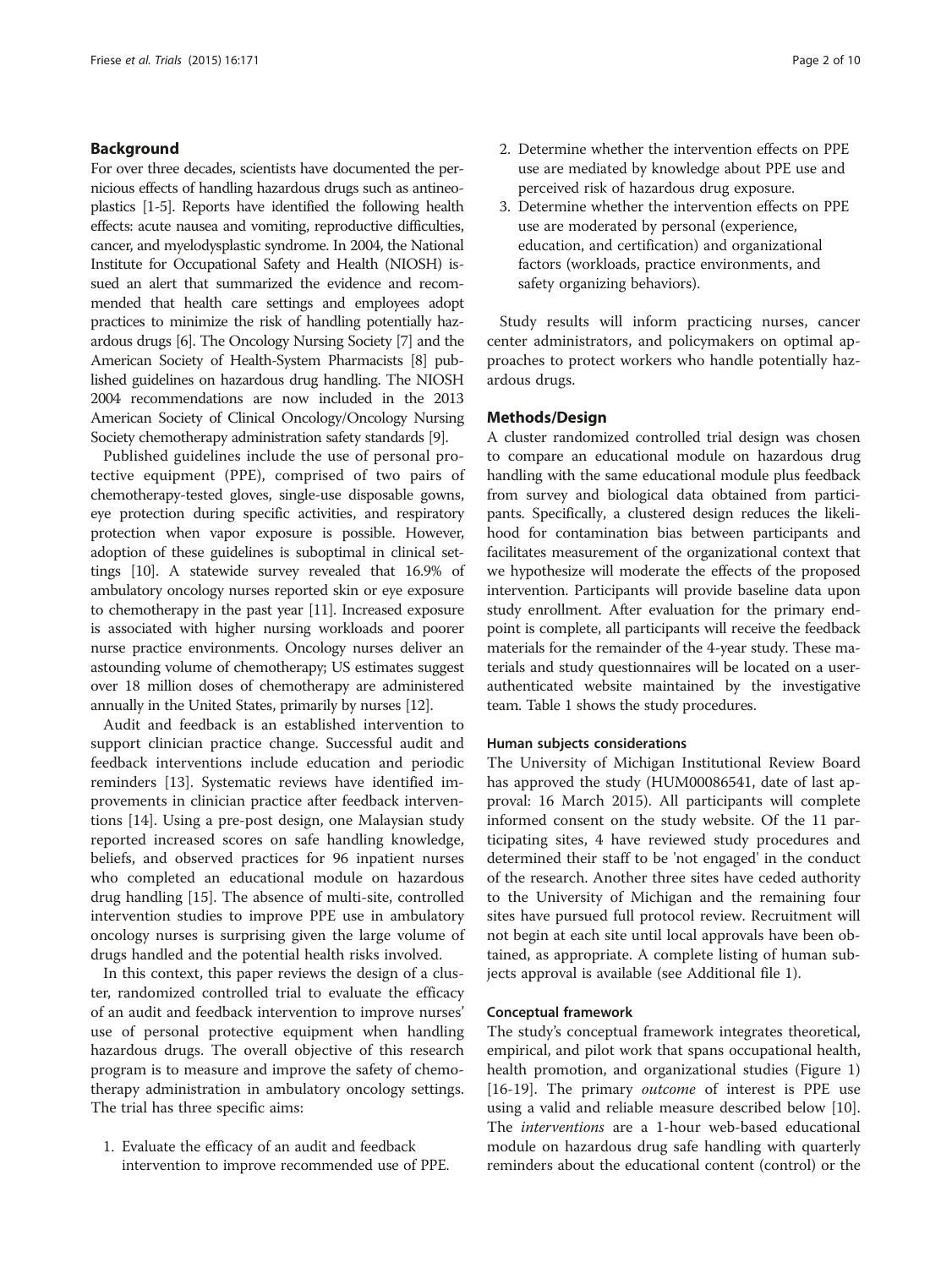|                                                                                                                                                                                                                                                                                                                                                                                                                        | <b>Enrollment</b> | <b>Allocation</b> | <b>Post-allocation</b> |          |          |          |          |               | Close-out |           |
|------------------------------------------------------------------------------------------------------------------------------------------------------------------------------------------------------------------------------------------------------------------------------------------------------------------------------------------------------------------------------------------------------------------------|-------------------|-------------------|------------------------|----------|----------|----------|----------|---------------|-----------|-----------|
| TIMEPOINT (Month)                                                                                                                                                                                                                                                                                                                                                                                                      | $1 - 5$           | 6                 | $\overline{7}$         | 9        | 12       | 15       | 18       | 21            | 24        | $25 - 30$ |
| <b>ENROLLMENT</b>                                                                                                                                                                                                                                                                                                                                                                                                      |                   |                   |                        |          |          |          |          |               |           |           |
| Eligibility screen                                                                                                                                                                                                                                                                                                                                                                                                     | Χ                 |                   |                        |          |          |          |          |               |           |           |
| Informed consent                                                                                                                                                                                                                                                                                                                                                                                                       | X                 |                   |                        |          |          |          |          |               |           |           |
| Site Coordinator Training                                                                                                                                                                                                                                                                                                                                                                                              | X                 |                   |                        |          |          |          |          |               |           |           |
| Cluster Allocation                                                                                                                                                                                                                                                                                                                                                                                                     |                   | X                 |                        |          |          |          |          |               |           |           |
| <b>INTERVENTIONS</b>                                                                                                                                                                                                                                                                                                                                                                                                   |                   |                   |                        |          |          |          |          |               |           |           |
| Control: Web-based educational module                                                                                                                                                                                                                                                                                                                                                                                  |                   |                   | X                      |          |          |          |          |               |           |           |
| Intervention: Audit and Feedback                                                                                                                                                                                                                                                                                                                                                                                       |                   |                   | X                      |          |          |          |          | X (both arms) | Χ         | $\times$  |
| Quarterly Reminders                                                                                                                                                                                                                                                                                                                                                                                                    |                   |                   |                        | X        | $\times$ | $\times$ | $\times$ | $\times$      | $\times$  | $\times$  |
| <b>ASSESSMENTS</b>                                                                                                                                                                                                                                                                                                                                                                                                     |                   |                   |                        |          |          |          |          |               |           |           |
| Baseline Survey Demographics, PPE use, Plasma levels,<br>PPE Knowledge, PPE Barriers, Moderators                                                                                                                                                                                                                                                                                                                       |                   | X                 |                        |          |          |          |          |               |           |           |
| Primary Endpoint PPE use, Plasma levels                                                                                                                                                                                                                                                                                                                                                                                |                   |                   |                        |          |          |          | X        |               |           |           |
| Spill Assessments PPE use, Plasma levels                                                                                                                                                                                                                                                                                                                                                                               |                   |                   | X.                     | $\times$ | X        | X        | X        | $\times$      | X         | X         |
| $\mathbf{R} \mathbf{R} \mathbf{R} \mathbf{R} \mathbf{R} \mathbf{R} \mathbf{R} \mathbf{R} \mathbf{R} \mathbf{R} \mathbf{R} \mathbf{R} \mathbf{R} \mathbf{R} \mathbf{R} \mathbf{R} \mathbf{R} \mathbf{R} \mathbf{R} \mathbf{R} \mathbf{R} \mathbf{R} \mathbf{R} \mathbf{R} \mathbf{R} \mathbf{R} \mathbf{R} \mathbf{R} \mathbf{R} \mathbf{R} \mathbf{R} \mathbf{R} \mathbf{R} \mathbf{R} \mathbf{R} \mathbf{R} \mathbf{$ |                   |                   |                        |          |          |          |          |               |           |           |

<span id="page-3-0"></span>Table 1 Drug Exposure Feedback and Education for Nurses' Safety (DEFENS) Study procedures

PPE: Personal protective equipment.

web-based educational module with tailored messages plus quarterly feedback on hazardous drug spills and drug levels measured in the study population (treatment). Aim 1 will compare the control and treatment groups on PPE use. Next, we hypothesize the interventions will result in a) increased knowledge [\[20](#page-9-0)] about PPE use and b) increased perceived risk [[21](#page-9-0)] of hazardous drug exposure. We hypothesize the treatment intervention will result in higher knowledge and perceived risk than the control intervention. In Aim 2, knowledge and perceived risk are considered mediators of the intervention effect because they are likely influenced by the intervention received and in turn will likely influence PPE use. Finally, preliminary work suggests a relationship between the personal factor of years of experience and PPE use. We will also explore additional personal factors, including nursing education and certification. Two organizational factors (nursing workloads and practice environments) are correlated to PPE use and hazardous drug exposure [[11\]](#page-9-0). We will also explore a third factor of safety organizing behaviors [[22\]](#page-9-0). In Aim 3, personal and organizational factors are considered

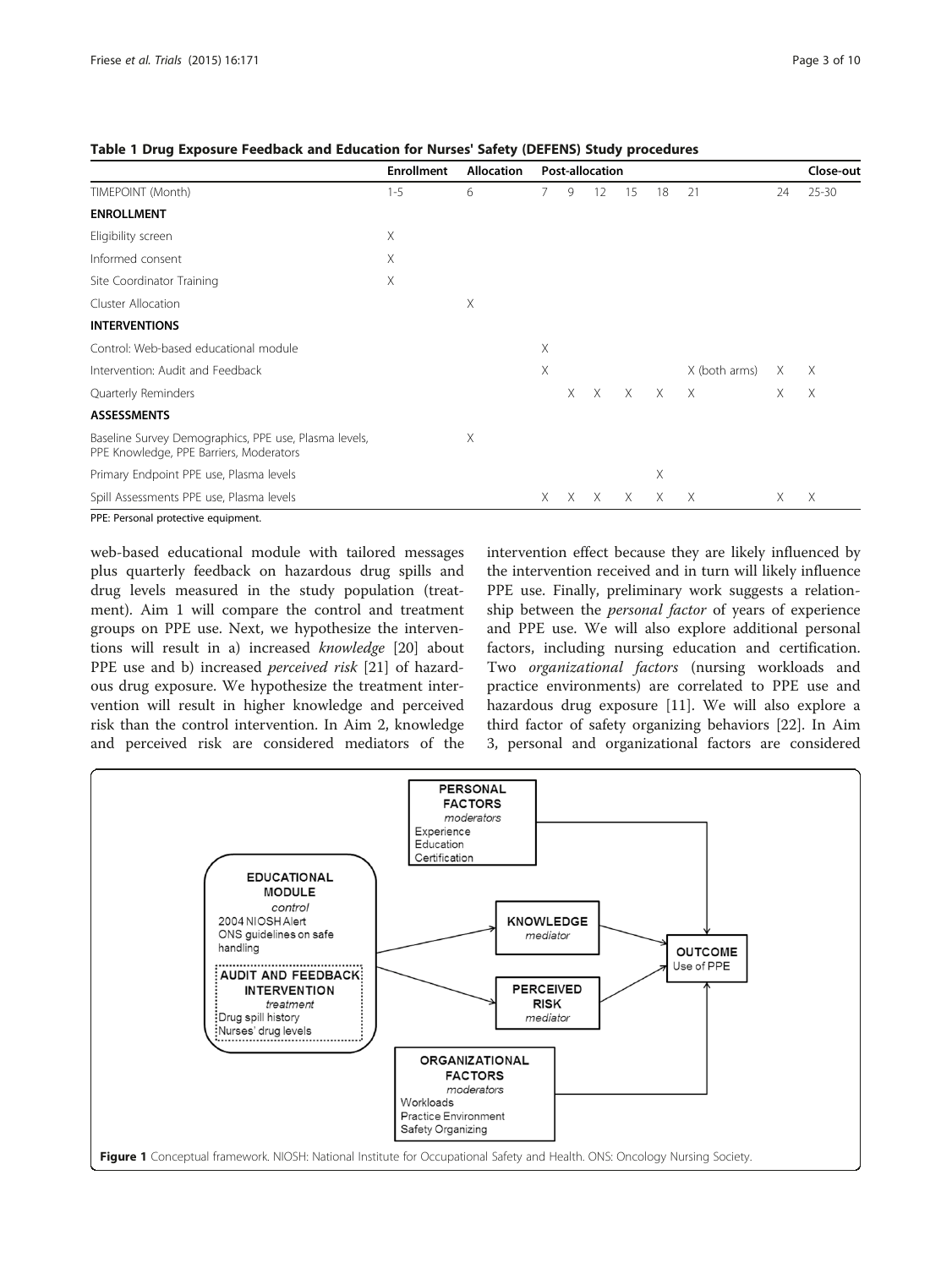moderators in our framework because they may strengthen or weaken the observed effect of the interventions on PPE use.

# Setting and sample Settings

Site inclusion criteria are ambulatory oncology infusion settings with at least 20 employees who meet the eligibility criteria listed below. In addition, the chief nursing executive for cancer services in each facility provided endorsement of the study. Exclusion criteria are infusion areas that are not within easy access to the on-site study coordinator's office or lack on-site phlebotomy services.

### Sample

Primary inclusion criteria include registered nurses employed 16 hours or more per week in the ambulatory infusion area. To eliminate the chance of contaminated results in accordance with a previous protocol [[23](#page-9-0)], exclusion criteria include treatment with an antineoplastic agent in the past year. Women who are pregnant will be allowed to participate but for safety reasons, will not have blood drawn.

#### Recruitment and retention

The principal investigator will visit each site and offer a live presentation that reviews study procedures. The presentation will be recorded so off-shift workers may view the material at their convenience. Our recruitment strategy incorporates procedures supported by Dillman's Tailored Design Method [\[24](#page-9-0)]. Chief nursing executives for cancer services have endorsed the study and will co-sign all recruitment materials. Site leaders will provide a list of all nurses who meet employment criteria, and personalized Emails will be sent to each nurse by the site leader and co-signed by the principal investigator. An upfront \$10 cash gift will be provided during the enrollment period. Each site will also have at least one study coordinator who is fully versed on the scientific protocol and who can direct study questions to the coordinating center.

To promote retention, we plan quarterly electronic updates to all sites through personalized Email messages from the coordinating center. The study website was developed by a professional vendor with expertise in user-centered design [\[25](#page-9-0)]. These efforts ensure study participants can navigate the website easily. At our post-intervention data collection point, participants will receive electronic and inperson cues to complete the survey, have blood draws performed, and receive a second \$10 cash gift.

#### Randomization

Randomization will occur after participants have enrolled and completed the baseline survey. Randomization will occur at the site, rather than the participant level, to reduce the likelihood of contamination across study arms within one cancer center. We recognize the sites vary by size. To address this, sites will be ordered by number of participants in decreasing order. The .ralloc command in Stata 12 (StataCorp, College Station, TX, USA) will perform random allocation in blocks of two so that one of the first two sites is in each condition. This will help ensure fairly equal sample size in the two groups.

# Education versus audit and feedback

Both the control and treatment interventions are delivered to individual nurse participants. Table 2 compares the control and treatment interventions.

# Control: hazardous drug safe handling web-based educational module with quarterly reminders

Participants will view a 1-hour web-based educational module on safe handling procedures. Our study consultant will present a 1-hour informational webinar on principles of hazardous drug handling, consistent with Oncology Nursing Society chemotherapy guidelines [[7](#page-9-0)] and recommendations from NIOSH [[26](#page-9-0)] and the American Society of Health-System Pharmacists [\[8\]](#page-9-0). The module content includes a summary of the 2004 NIOSH alert regarding the health effects of hazardous drug handling, a summary of the recommendations for PPE use, and resources to identify whether a drug is classified as hazardous. Participants will complete a post test to measure knowledge of PPE

Table 2 Control and treatment interventions description

|                    | Control                                                        | Treatment                                                                                                         |  |  |  |  |  |
|--------------------|----------------------------------------------------------------|-------------------------------------------------------------------------------------------------------------------|--|--|--|--|--|
| Format             | Web-based                                                      | Web-based                                                                                                         |  |  |  |  |  |
| Duration           | Forty-five minutes of audio/video content                      | Sixty minutes of audio/video content                                                                              |  |  |  |  |  |
| Content            | Review of 2004 NIOSH alert and recommendations<br>for practice | Content from control video + video messages from practicing nurses on<br>strategies to reduce barriers to PPE use |  |  |  |  |  |
| Tailored Messaging | - No                                                           | Yes: tailoring variables are barriers to PPE use measure obtained at baseline                                     |  |  |  |  |  |
|                    | Fidelity Assessment Completion of post test                    | Completion of post test; paradata to track that video messages were viewed                                        |  |  |  |  |  |
| Reminders          | Email reminders every 3 months of content                      | Email messages every 3 months with updates on spill data collected                                                |  |  |  |  |  |

NIOSH: National Institute for Occupational Safety and Health; PPE: personal protective equipment.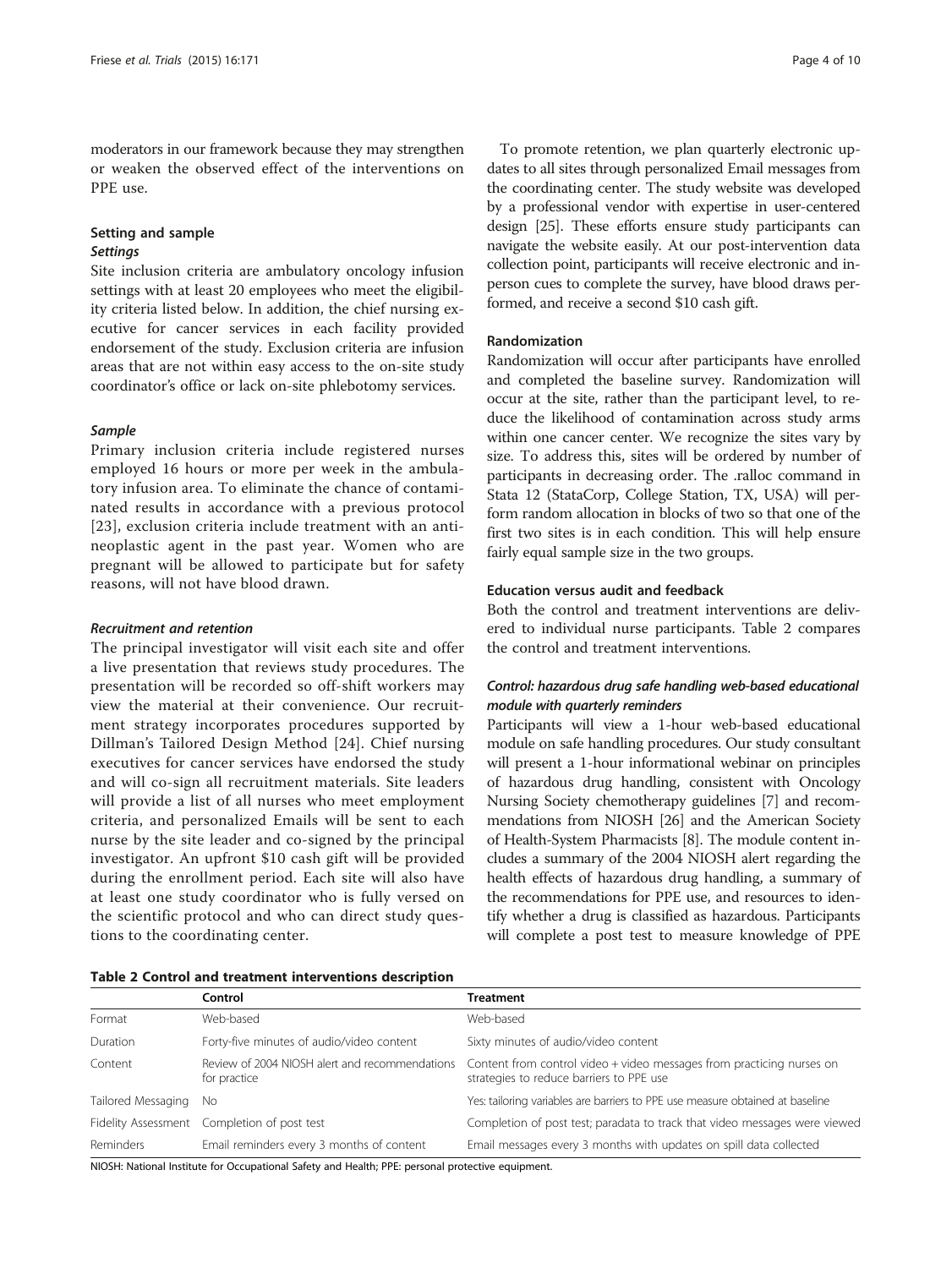and perceived risk of hazardous drug exposure. Continuing nursing education credit will be provided. Every 3 months, short messages that summarize one of the main points presented during the webinar will be viewable on the study website.

# Treatment: tailored web-based educational module plus quarterly audit and feedback on spills and drug levels

For the tailored educational module, participants view the 1-hour module on safe handling procedures plus additional short videos tailored on the barriers to PPE use they reported in the baseline survey [[27](#page-9-0)]. The videos address each barrier individually and offer suggestions for overcoming them. For example, a nurse who scores highly on the item, 'PPE makes me too hot' on the barriers questionnaire will view a video from an interviewed oncology nurse that has successfully addressed that barrier. The audit and feedback intervention is a video report prepared every 3 months during the study period. The report summarizes: (1) the number of drug spills reported, (2) the context of the spill occurrences (when, activities performed, pertinent details, and use of PPE), and (3) drug levels obtained from participants' blood samples. The reports are viewable from the study's secure website. Drug levels from our baseline assessment and from spills will be reported using procedures described below.

#### Intervention fidelity assessment

Fidelity of the control intervention will be assessed through the quiz required to receive a continuing education certificate. Fidelity of both treatments is expected to be high because delivery of content via a secure website assures consistent presentation. This mode of delivery offers greater fidelity than interventions delivered by a person, which can vary over time and with the person offering the intervention. Prior to accessing the site, participants will log on using their unique study identifier, allowing the study team to track the number of times each user accesses the site. Access (number of times) and duration (minutes viewed, longest time between keystrokes) data will be used in the analyses to assess intervention effects. Because randomization occurs at the site rather than the individual, there is minimal opportunity for crossover contamination bias. The use of unique, secure user logins and passwords limits access to the intended recipients only.

#### Measures

Measures were selected for their fit to the conceptual framework of the study, their performance in previous studies, and documented validity and reliability (see Table 3).

| Concept               | Measure                                                                 | <b>Description</b>                                                                | When collected       |  |
|-----------------------|-------------------------------------------------------------------------|-----------------------------------------------------------------------------------|----------------------|--|
| Outcome               | Revised Drug Handling Questionnaire                                     | Five items, 0 to 5 (never to always) use selected                                 | Baseline             |  |
|                       |                                                                         | PPF items                                                                         | Primary endpoint     |  |
| Mediator: Knowledge   | Knowledge questionnaire                                                 | Twelve items, multiple choice, true/false about                                   | Baseline             |  |
|                       |                                                                         | 2004 NIOSH alert and recommendations                                              | After viewing module |  |
|                       |                                                                         |                                                                                   | Primary endpoint     |  |
|                       | Mediator: Perceived Risk Three items from Geer's dermal exposure survey | Three items, score 1 to 4 (strongly disagree -                                    | Baseline             |  |
|                       |                                                                         | strongly agree) about health risks from exposure                                  | Primary endpoint     |  |
| Personal Factor       | Experience                                                              | Number of years in nursing, oncology nursing,<br>and in current position          | Baseline             |  |
| Personal Factor       | Highest education degree completed                                      | Diploma, Associates' Bachelors, Masters, or<br>Doctorate                          | Baseline             |  |
| Personal Factor       | Completed certifications                                                | ONS Chemotherapy certification, OCN, AOCN                                         | Baseline             |  |
| Organizational Factor | Workload                                                                | Number of patients cared for on shift                                             | Baseline             |  |
|                       |                                                                         |                                                                                   | With a spill report  |  |
|                       |                                                                         |                                                                                   | Primary endpoint     |  |
| Organizational Factor | Revised PFS-NWI                                                         | Six subscales, 23 items, score range 0 to 5                                       | Baseline             |  |
|                       |                                                                         | (strongly disagree - strongly agree) about<br>presence of favorable work features | Primary endpoint     |  |
| Organizational Factor | Safety Organizing Scale                                                 | Nine items, score range 1 to 7 (not at all - to a                                 | Baseline             |  |
|                       |                                                                         | very great extent) team performance of safety<br>behaviors                        | Primary endpoint     |  |

Table 3 Measures table and timing

AOCN: Advanced Oncology Certified Nurse; OCN: Oncology Certified Nurse; ONS: Oncology Nursing Society; PES-NWI: Practice Environment Scale of the Nursing Work Index.

Note. Baseline assessment begins in Year 1 of the study; the Primary endpoint is assessed approximately 18 months later.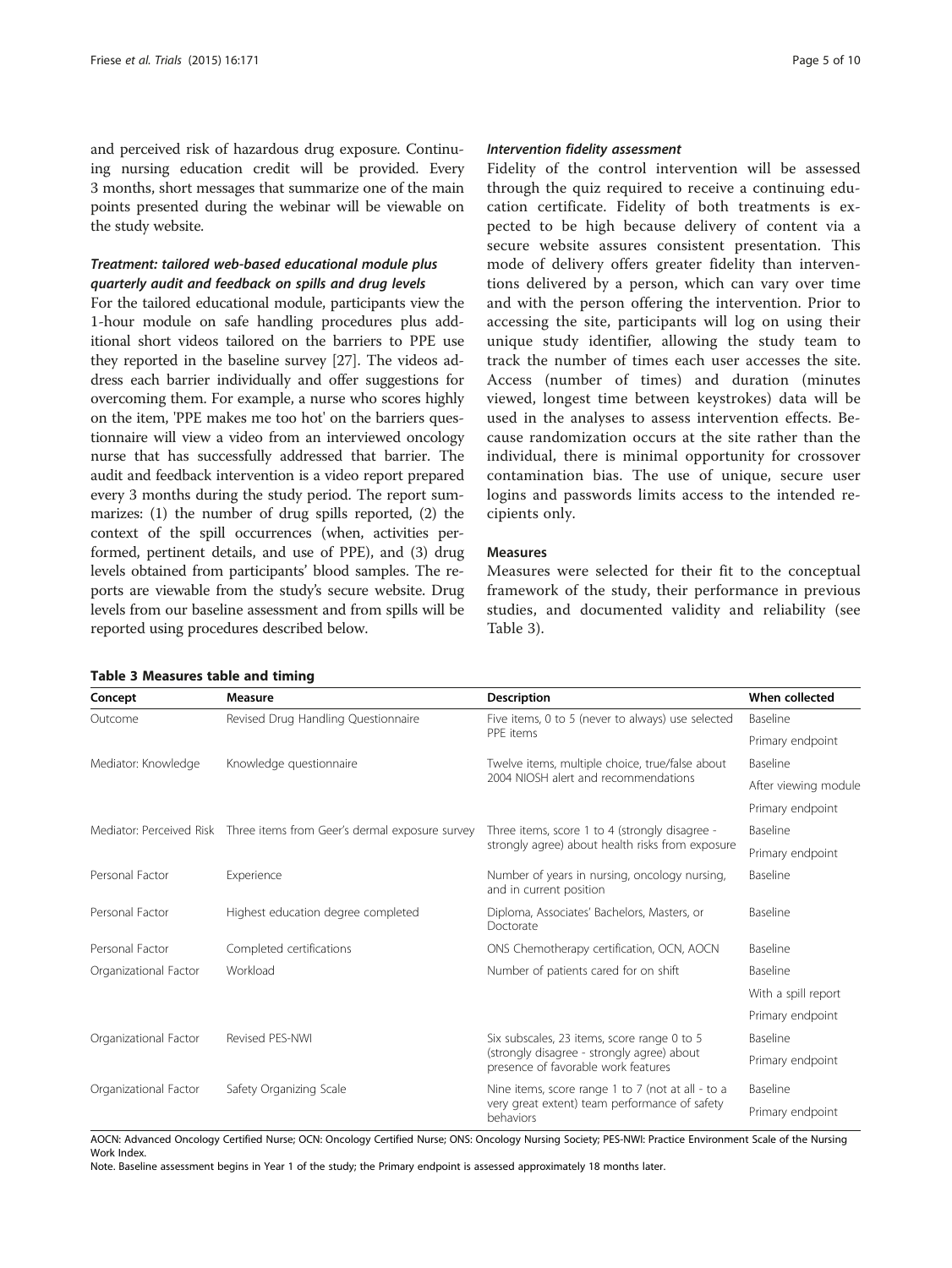#### Outcome

The study's primary endpoint is optimal use of PPE, and it will be measured at the individual participant level using the Revised Hazardous Drug Handling Questionnaire originally developed by Martin and Larson [[20](#page-9-0)] as modified by Polovich and Martin [\[10](#page-9-0)]. The items are mapped to the 2004 NIOSH alert recommendations [[6\]](#page-9-0). Use of PPE is measured on a 6-point Likert scale  $(5 = \text{always}, 4 = 76 \text{ to } 99\% \text{ of the time}, 3 = 51 \text{ to } 75\%, 2 =$ 26 to 50%,  $1 = 1$  to 25%, and  $0 =$  never). A mean score is calculated for each participant across five items: use of chemotherapy gloves, double gloves, single-use disposable gowns, eye protection, and respirators. Higher scores reflect more frequent use of PPE elements. In the original study, test-retest Kappa was calculated at 0.80, and measure validity was established through direct observation of nurses who also completed the questionnaire. In a sample of 165 nurses who completed the revised scale, the Cronbach alpha was 0.83 [[10](#page-9-0)]. Although the original scale asks separate questions about drug preparation, drug administration, and drug disposal activities, this study will focus on PPE use for drug administration only, an activity shared by all study participants. This measure will be obtained with the baseline survey and at the post-intervention assessment.

#### Potential mediators

Both knowledge of PPE and perceived risk of hazardous drug exposure are hypothesized to mediate the potential effects of the intervention on PPE use. These measures will be obtained at baseline at the individual participant level, after the educational module has been viewed, and at the post-intervention assessment. The mediator analysis will use the measures obtained after the intervention has been delivered. Both measures were validated by expert panel review and discussion with two focus groups of at-risk workers. In prior work, both measures achieved a content validity index of 1 from 3 experts [\[10](#page-9-0)].

Knowledge of PPE will be measured using a 10-item chemotherapy exposure questionnaire that assesses knowledge of the 2004 NIOSH alert. The measure was developed by a content expert and study consultant. Each item provides four answer choices with one correct answer for each question. The scale range is 0 to 10, with higher scores reflecting increased knowledge. Perceived risk of drug exposure will be measured using a 3 item subscale from Geer's Occupational Dermal Survey [[21\]](#page-9-0). A 4-point Likert scale  $(1 = strongly \ disagree, 4 =$ strongly agree) will be used to assess nurses' perceptions of the risks of chemotherapy exposure and potential health effects. The score range is 1 to 4. The Cronbach alpha in a similar study population was 0.70 [\[10](#page-9-0)].

#### Potential moderators

Three organizational factors (workloads, practice environments, and safety organizing) and three personal factors (experience, education, and certification) are proposed moderators. These measures will be obtained on the web-based survey at baseline and the post-intervention assessment. In contrast to our outcomes and potential mediators, the moderators will be obtained from participants and aggregated to the cluster level.

Workloads will be measured by asking participants: 'How many patients did you assume primary responsibility for on your last shift?' For spill reporting, the time referent will be changed to 'the shift the drug spill occurred'. Workload measures correlate significantly with administratively-derived staffing levels and perceived staffing adequacy [\[28](#page-9-0)]. Workload is also significantly associated with patient mortality [[29\]](#page-9-0), nurse-reported needlesticks [[30\]](#page-10-0), and hazardous drug exposure [[11\]](#page-9-0).

Practice environments are workplace features that enable nurses to deliver high-quality care [[31](#page-10-0)]. Items from the Practice Environment Scale of the Nursing Work Index, revised for ambulatory oncology, are scored on a 5-point Likert scale, where  $1 =$  strongly disagree to  $5 =$ strongly agree that the characteristic is present in the practice. The range of setting-level scores on a composite of the 6 subscales was 2.7 (disagree) to 5.0 (strongly agree). Previously analyzed for validity and reliability, acceptable fit was achieved in a structural equation model with a comparative fit index of 0.95 and a root meansquare error of approximation of 0.057, and subscale Cronbach alphas ranged from 0.80 to 0.90 [\[32\]](#page-10-0). Our preliminary data show lower scores (that is, poorer practice environments) for nurses who report hazardous drug spills. We will use the mean score of the 23-item composite measure for the proposed analyses (range = 1 to 5).

The Safety Organizing Scale [[22\]](#page-9-0) reflects behaviors employees perform in high-reliability organizations that avert operational failure. Nine items reflect the concept of a safety culture, and importantly, capture observable actions of clinicians. Each item is scored on a 7-point Likert scale  $(1 = not at all, 7 = to a very great extent)$  to reflect the degree to which the nurse and his/her coworkers engage in the behaviors on their work unit. The items identify safe performance as a function of five processes: preoccupation with failure, reluctance to simplify interpretations, sensitivity to operations, commitment to resilience, and deference to expertise. The scale has high internal reliability and discriminant validity [[22\]](#page-9-0).

Congruent with prior studies, the three potential moderators described above will be aggregated to the cluster level. In this study, a cluster is considered each of the 11 participating cancer centers. For each cluster, the mean value for these three measures will be calculated from the individual responses from each nurse in the cluster.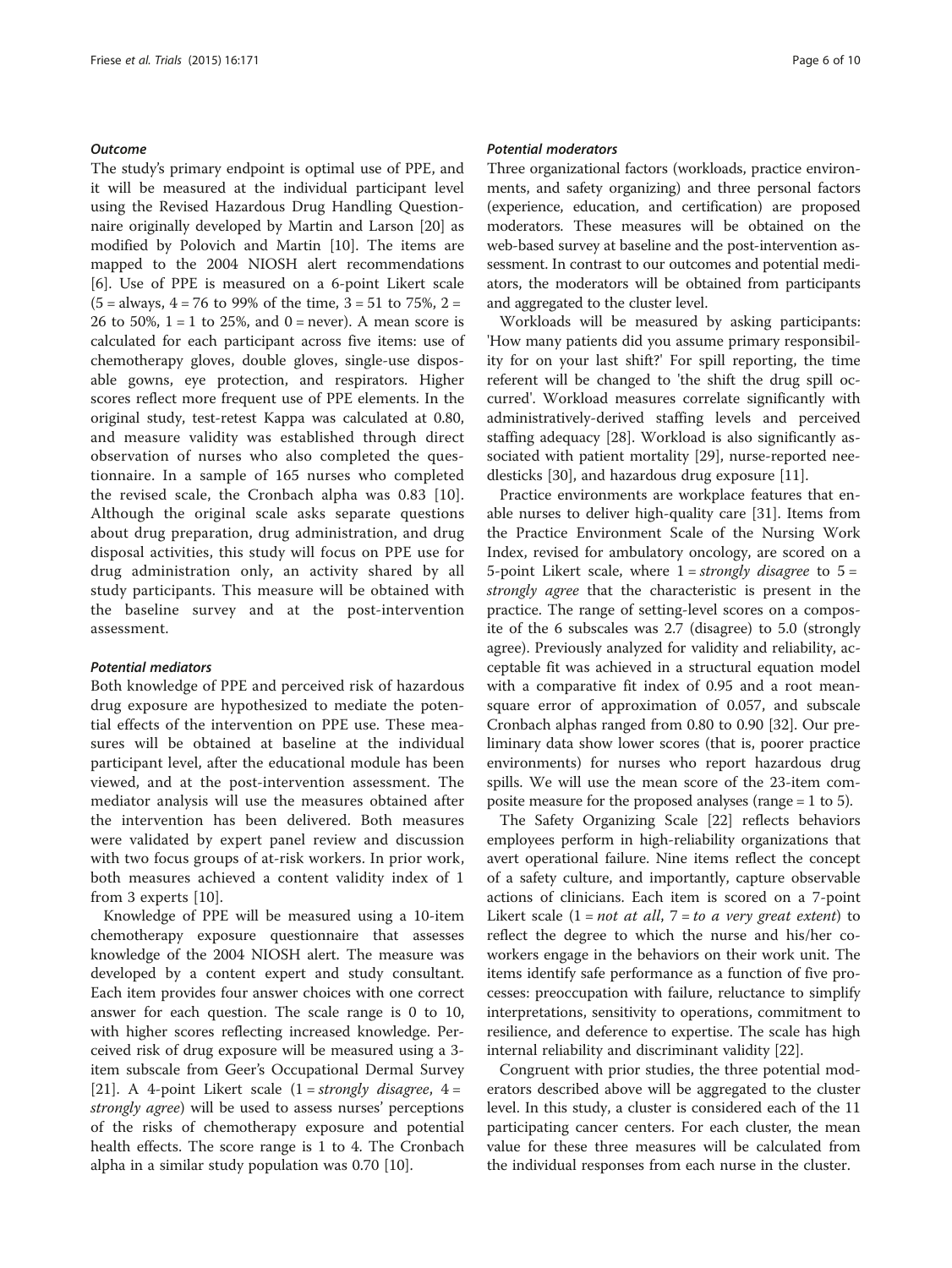Three personal factors will be collected from each participant with the baseline survey: oncology nursing experience (years), education (diploma, associate's degree, bachelor's degree, master's degree, post-master's degree), and certification (Oncology Nursing Society chemotherapy certification, Oncology Certified Nurse, Advanced Oncology Certified Nurse, other certification).

#### Baseline evaluation

After informed consent is obtained, participants will complete a baseline questionnaire online at the secure study website. Baseline blood draws will be performed onsite at the conclusion of a participant's scheduled work shift. All plasma samples will be shipped to the University of Michigan for processing and analyses for the detection of 20 commonly-used chemotherapy drugs.

#### Spill reporting

If a spill occurs in the ambulatory oncology infusion center throughout the 4-year study period, participants will return to the secure study website and complete a brief spill report. They will also have blood drawn at the end of the shift to obtain drug levels. A second blood draw will be performed 24 hours after the first one (or the next available business day) to obtain estimated peak and trough values, respectively.

#### Plasma analyses

Participants will provide blood for plasma sampling at the baseline and post-intervention assessment, as well as with the occurrence of any reported drug spill during the study. The procedures below are used for all obtained samples. At the end of a nurse's shift, the nurse will report to the participating site's designated phlebotomy area. Trained and credentialed phlebotomy staff will perform venipuncture using standard technique and place whole blood into 5-mL heparinized tubes. Cells will be removed from plasma by centrifugation for 10 minutes at 1,000 to 2,000  $\times$  g using a refrigerated centrifuge. Plasma will then be pipetted into a clean polypropylene tube and stored in a −20°C or lower freezer. After plasma samples are frozen, they will be shipped by next-day air and on dry ice to the University of Michigan.

To measure levels of potentially hazardous drugs from the obtained samples, a specific and highly sensitive liquid chromatography-electrospray ionization-mass spectrometry (LC-ESI-MS) method will be established. We will focus our efforts on the 20 drugs that are the most commonly administered agents in ambulatory oncology settings with chemical properties suitable for analysis. However, as methods emerge for the measurement of other drugs, we will consider these as nurses report exposure outside of our original list of drugs. Signals from the test drug will be monitored under the multiple

reaction monitoring mode of the LC-ESI-MS for quantification [[33](#page-10-0)]. Ionization mode, precursor to product ion transition, ion source parameters (potential, gas, temperature, and so on), mobile phase, and column will be optimized and selected under direct infusion and flow injection analysis of the pure compound. The selection of extraction method, including protein precipitation, liquidliquid extraction, and solid phase extraction, will depend on the drug properties (for example, acidity content, lipophilicity, aqueous solubility and chemical stability). The most efficient and specific extraction method will be used for sample preparation.

Drugs with similar properties and similar measurement methods (using the same column, same mobile phase, and similar extraction conditions) will be grouped into one method to simultaneously detect several drugs in one injection. This technique will greatly enhance the screening throughput. Each sample batch processed will include plasma samples from healthy, unexposed volunteers to ensure calibration. The established method for detecting multiple test drugs in one injection will be evaluated for linearity, specificity, and sensitivity according to guidance from the Food and Drug Administration [[34\]](#page-10-0). Results from the LC-ESI-MS analyses will be entered into RedCAP, a secure, Health Insurance Portability and Accountability Act (HIPAA)-compliant cloudbased data management platform [\[35](#page-10-0)]. Specimens and survey data will be linked by unique study identifiers.

#### Statistical analysis

Survey data will be stored on the password-protected, user-authenticated encrypted server behind a firewall. Our hypotheses are focused on the efficacy of an audit and feedback intervention to nurse participants. A total of 382 nurses are expected to be sampled from 11 sites. Each site is randomized into either control or intervention condition. Because the nurses within the same site are likely to show correlated outcomes, we will use linear mixed-effects models to account for the intraclass correlation for the proposed cluster randomized trial [[36,37\]](#page-10-0). More specifically, we will use a random intercept model in which a variable *site* is created to identify the sites, and then adding site as a random effect to the mixed model.

Aim 1 evaluates the efficacy of audit and feedback to improve recommended PPE use (compared with an educational video). The outcome variable of the fixed-effect structure is the PPE use scores. The predictor of the fixed effect is the intervention indicator variable. The data from the PPE use questionnaire and demographics variables that are included in the fixed-effect structure to increase the precision of estimates. The random effect in the model is the site variable. We assume the site variable follows a normal distribution with mean zero and is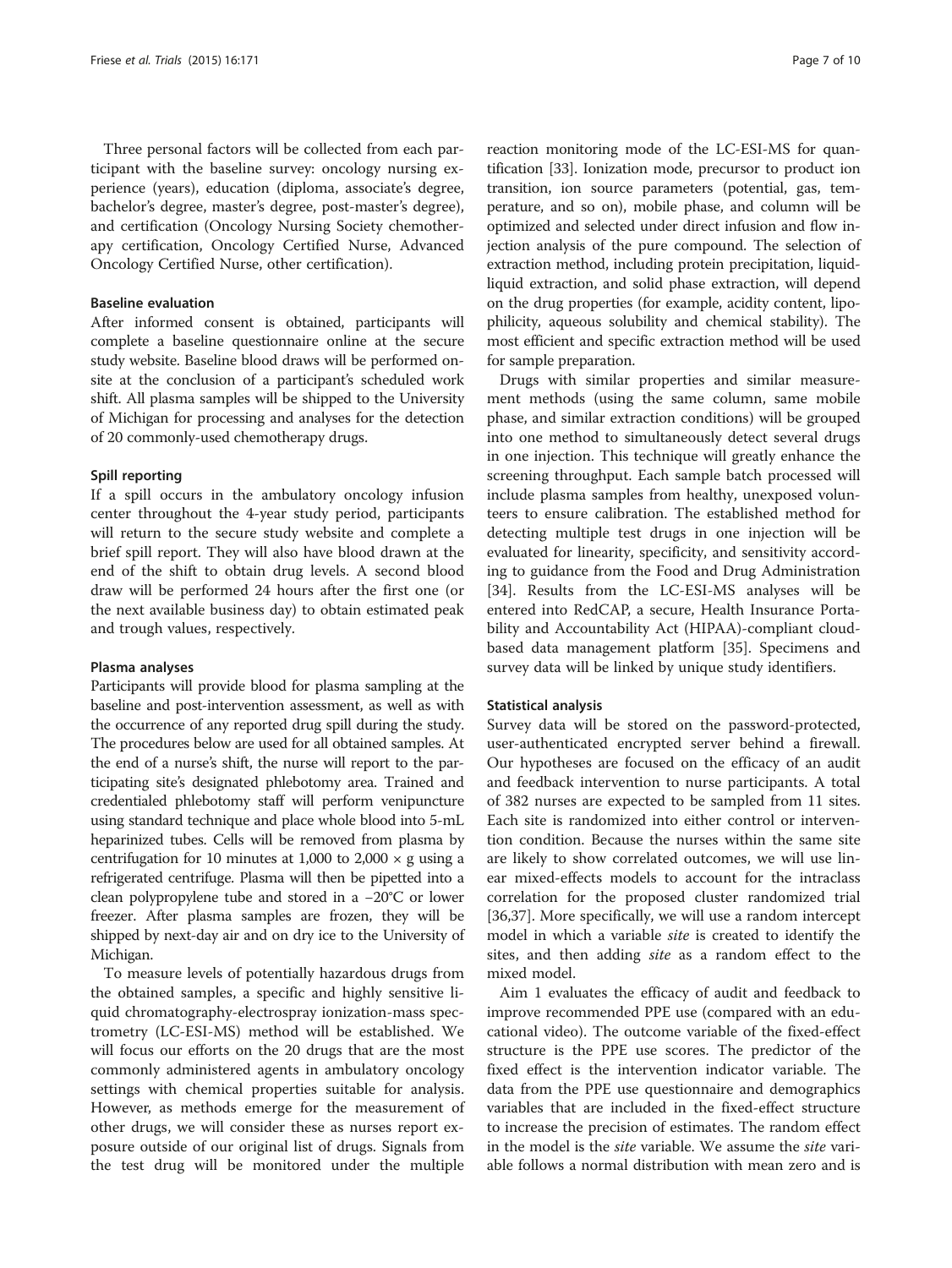independent of the error term in the mixed model. The hypothesis is that there will be a significant intervention effect such that nurses in sites receiving the treatment, in addition to the web-based educational module, will report higher PPE use scores compared to nurses in sites randomized to receive only the control. Means within time will be computed as descriptive statistics to help describe the effect.

Aim 2 will determine whether knowledge about PPE use and perceived risk of drug exposure mediate the effect of the treatment intervention on PPE use. The hypothesis is that the effect of the treatment on PPE use will be at least partially mediated by knowledge and perceived risk. To measure the mediation effect, we fit two linear mixed models. The first model is the same model we use in Aim 1. The second model adds the two potential mediators in the first model. The mediator effect is measured as the difference in the coefficients of the intervention variable between the two models. A 95% confidence interval is calculated for the estimate. If the confidence interval does not cross zero, it shows that mediation effect is statistically significant.

Aim 3 will determine whether the treatment intervention effect on PPE use is moderated (strengthened or weakened) by personal (experience, education, certification) and organizational factors (workloads, practice environments, safety organizing). We will use mixed model analyses that include receipt of the treatment intervention, the moderator variables, and the products of treatment intervention receipt with the moderator variables as predictors of PPE use. Significance tests of the product terms between moderator and intervention variables will indicate whether moderation is present [[38](#page-10-0)]. We hypothesize that at least one of these moderator variables will interact significantly with the treatment intervention. When the product term is significant, we will conduct a post hoc analysis by plotting the PPE use versus intervention at various levels of the moderator variables. Using graphical presentations, we can show the size of the intervention effect and how the effects vary based on the values of moderate variables.

#### Sample size considerations and statistical power

The design and sample size for this study were determined in part by power analysis conducted by Optimal Design software [\[39\]](#page-10-0) that is designed specifically for mixed models such as ours in which nurses are nested within sites that are treated as a random factor. We considered power for detecting a medium sized effect of the intervention and a medium sized multiple correlation (both as defined by Cohen) [[40\]](#page-10-0). We considered scenarios with different numbers of clusters/sites, with different average numbers of nurses per site, and with different levels of the intraclass correlation coefficient

(ICC) ranging from 0.01 to 0.03. The ICC will be a measure of the extent that PPE use differs across sites. The higher the ICC, the greater the sample size needed. ICCs of up to 0.03 are common; therefore, we aimed to obtain 80% power for tests with a 2-tailed alpha of 0.05 to detect medium sized effects with this ICC. Analysis revealed that we will obtain this power if our sample includes 11 sites with a mean of 26 participating nurses. In reality, our sites have a mean of 35 nurses (range of 20 to 90), suggesting that we will achieve 80% power even if we have a 25% decrease in the expected sample size  $(n = 287)$ .

# Human subjects considerations

Potential participants will be invited to the study website using their unique assigned study identifier and will also complete informed consent. During the consent process, they will have a yes/no option of providing additional plasma and whole blood samples for our biorepository. A data safety monitoring board comprised of three faculty members not involved in the project will review study progress and human subjects concerns on a quarterly basis. Study withdrawals and potential adverse events will also be reviewed at this meeting and reported to our Institutional Review Board.

#### **Discussion**

Despite three decades of data to suggest that nurses face health risks from suboptimal use of personal protective equipment when handling hazardous drugs, we have identified an alarming absence of tested interventions to improve practice. This cluster, randomized controlled trial will compare two interventions: an educational module with an educational module plus feedback that will improve nurses' knowledge and reduce barriers to PPE use.

#### Limitations

A key limitation to the project is the reliance on a selfreport measure of PPE use as the primary endpoint. Resource constraints and the frequent application of PPE prohibit us from measuring PPE use through direct observation. However, the primary endpoint was validated in the original study with direct observation. A second limitation is our selection of elite cancer centers, as opposed to community-based oncology settings, will bias our results toward conservative exposure rates. The participating facilities are high-volume cancer centers that currently provide training and PPE to their staff. For an efficacy trial, larger samples of participants per cluster are needed. It is our goal to move from efficacy to effectiveness in a larger, more diverse sample of oncology practices that includes nurses and other health care workers who are at risk for drug exposure.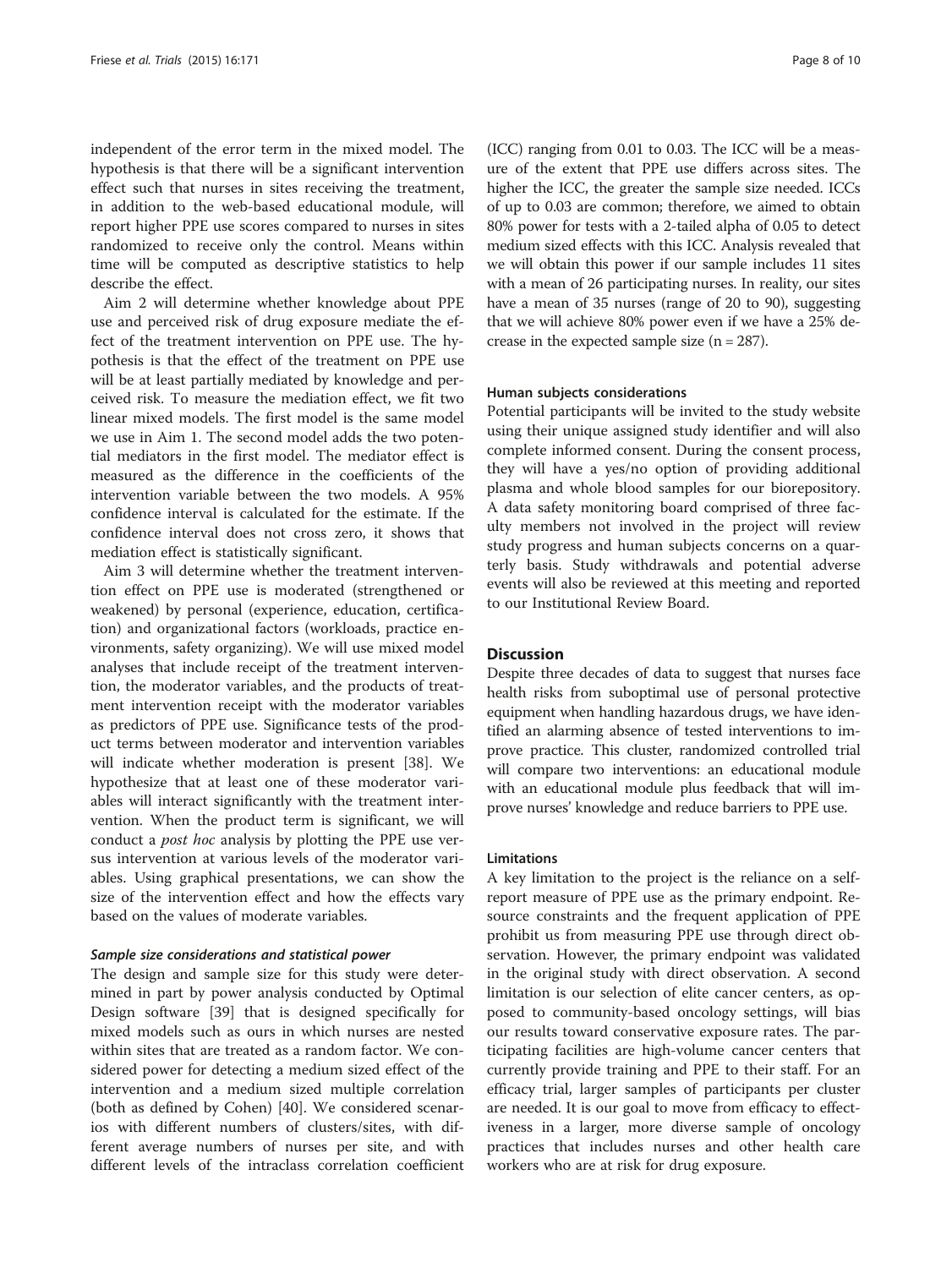# <span id="page-9-0"></span>Additional file

[Additional file 1:](http://www.trialsjournal.com/content/supplementary/s13063-015-0674-5-s1.docx) Summary of human subjects approvals. The file details the human subjects approvals process and outcome at all participating study sites.

#### Abbreviations

DEFENS: Drug Exposure Feedback and Education for Nurses' Safety; HIPAA: Health Insurance Portability and Accountability Act; ICC: Intraclass correlation coefficient; LC-ESI-MS: Liquid chromatography-electrospray ionization-mass spectrometry; NIOSH: National Institute for Occupational Safety and Health, Centers for Disease Control and Prevention, United States; PPE: Personal protective equipment.

#### Competing interests

The authors declare that they have no competing interests.

#### Authors' contributions

BW and DS developed the pharmacokinetic analysis approach. KMV participated in protocol development and coordinated study logistics. DR and JY participated in the design of the study and will perform the statistical analysis. MM and KS participated in study design. CF conceived of the study, and participated in its design and coordination and drafted the manuscript. All authors read and approved the final manuscript.

#### Acknowledgements

We thank the Research Development Core at the University of Michigan Institute for Clinical and Health Research 2UL1TR000433 and Dr. Sally Lusk, Dr. Thomas Connor, and Dr. Martha Polovich for their suggestions on the study protocol. We thank Dr. J Scott Roberts, Dr. Anne E Sales, and Dr. Ellen Lavoie-Smith for their service on the Data Safety Monitoring Board. We wish to also acknowledge the DEFENS Study Investigators as collaborators: Arthur G James Cancer Hospital; Penny Moore, MSN, RN, OCN. Fox Chase Cancer Center-Temple Health; Susan Cobb, PhD, RN-BC. Froedtert Hospital; Theresa Rudnitzki, MS, RN, ACNS-BC, AOCNS. H Lee Moffitt Cancer Center & Research Institute; Susan R Hartranft, PhD, ARNP, CNL. Karmanos Cancer Center; Clara Beaver, MSN, RN, AOCNS, ACNS-BC. Memorial Sloan-Kettering Cancer Center; Pamela Ginex, EdD, RN, OCN. Roswell Park Cancer Institute; Judy Delmonte, MS, CSSGB, CPHQ. Smilow Cancer Hospital at Yale-New Haven; Catherine A Lyons, RN, MS, MEA-BC. Stanford Healthcare; D Kathryn Tierney, RN, PhD. University of Kansas Cancer Center; Catherine Glennon, RN, MHS, OCN, NE-BC. University of Kentucky Health Care; Robyn Cheung, PhD, RN.

#### Research support

This paper was supported by Grant Number, 1 R01 OH 010582–01, funded by the National Institute for Occupational Safety and Health, Centers for Disease Control and Prevention. Its contents are solely the responsibility of the authors and do not necessarily represent the official views of the Centers for Disease Control and Prevention or the Department of Health and Human Services.

#### Author details

<sup>1</sup>University of Michigan School of Nursing, 400 North Ingalls, #4162, Ann Arbor, MI, USA. <sup>2</sup>University of Michigan College of Pharmacy, Pharmacokinetics Core, Ann Arbor, MI, USA. <sup>3</sup> Johns Hopkins University Carey School of Business and School of Medicine, Baltimore, MD, USA.

#### Received: 14 January 2015 Accepted: 24 March 2015 Published online: 17 April 2015

#### References

- 1. Stellman JM, Aufiero BM, Taub RN. Assessment of potential exposure to antineoplastic agents in the health care setting. Prev Med. 1984;13:245–55.
- 2. Connor TH, McDiarmid MA. Preventing occupational exposures to antineoplastic drugs in health care settings. CA Cancer J Clin. 2006;56:354–65.
- 3. Fransman W, Roeleveld N, Peelen S, de Kort W, Kromhout H, Heederik D. Nurses with dermal exposure to antineoplastic drugs: reproductive outcomes. Epidemiology. 2007;18:112–9.
- 4. Valanis B, Vollmer WM, Steele P. Occupational exposure to antineoplastic agents: self-reported miscarriages and stillbirths among nurses and pharmacists. J Occup Environ Med. 1999;41:632–8.
- 5. Fransman W, Peelen S, Hilhorst S, Roeleveld N, Heederik D, Kromhout H. A pooled analysis to study trends in exposure to antineoplastic drugs among nurses. Ann Occup Hyg. 2007;51:231–9.
- 6. Burroughs GE, Connor TH, McDiarmid MA, Mead KR, Power LA, Reed LD. Preventing occupational exposures to antineoplastic and other hazardous drugs in health care settings. Cincinnati, OH: National Institute for Occupational Safety and Health, NIOSH publication number 2004–165; 2004.
- Polovich M. Safe handling of hazardous drugs. 2nd ed. Pittsburgh, PA: Oncology Nursing Press; 2011.
- 8. American Society of Health-System Pharmacists. ASHP guidelines on handling hazardous drugs. Am J Health Syst Pharm. 2006;63:1172–93.
- 9. Neuss MN, Polovich M, McNiff K, Esper P, Gilmore TR, LeFebvre KB, et al. 2013 Updated American Society of Clinical Oncology/Oncology Nursing Society Chemotherapy Administration Safety Standards Including Standards for the Safe Administration and Management of Oral Chemotherapy. J Oncol Pract. 2013;9(2s):5s–13.
- 10. Polovich M, Martin S. Nurses' use of hazardous drug-handling precautions and awareness of national safety guidelines. Oncol Nurs Forum. 2011;38:718–26.
- 11. Friese CR, Himes-Ferris L, Frasier MN, McCullagh MC, Griggs JJ. Structures and processes of care in ambulatory oncology settings and nurse-reported exposure to chemotherapy. BMJ Qual Saf. 2012;21:753–9.
- 12. Centers for Disease Control and Prevention. National Ambulatory Medical Care Survey: 2010 summary tables. [http://www.cdc.gov/nchs/data/ahcd/](http://www.cdc.gov/nchs/data/ahcd/namcs_summary/2010_namcs_web_tables.pdf) [namcs\\_summary/2010\\_namcs\\_web\\_tables.pdf](http://www.cdc.gov/nchs/data/ahcd/namcs_summary/2010_namcs_web_tables.pdf). Accessed April 4, 2015.
- 13. Grol R, Grimshaw J. From best evidence to best practice: effective implementation of change in patients' care. Lancet. 2003;362(9391):1225–30.
- 14. Ivers N, Jamtvedt G, Flottorp S, Young JM, Odgaard-Jensen J, O'Brien MA, et al. Audit and feedback: effects on professional practice and healthcare outcomes. Cochrane Database Syst Rev. 2012;6:CD000259.
- 15. Keat CH, Sooaid NS, Yun CY, Sriraman M. Improving safety-related knowledge, attitude, and practices of nurses handling cytotoxic anticancer drug(s): pharmacists' experience in a general hospital, Malaysia. Asian Pac J Cancer Prev. 2013;14(1):69–73.
- 16. Kamimura A, Schneider K, Lee CS, Crawford SD, Friese CR. Practice environments of nurses in ambulatory oncology settings: a thematic analysis. Cancer Nurs. 2012;35(1):E1–7.
- 17. Vogus T, Sutcliffe K, Weick K. Doing no harm: enabling, enacting, and elaborating a culture of safety in health care. Acad Manag Perspect. 2010;24:60–77.
- 18. McCullagh M, Lusk SL, Ronis DL. Factors influencing use of hearing protection among farmers: a test of the Pender Health Promotion Model. Nurs Res. 2002;51(1):33–9.
- 19. Michie S, Johnston M, Abraham C, Lawton R, Parker D, Walker A. Making psychological theory useful for implementing evidence based practice: a consensus approach. Qual Saf Health Care. 2005;14(1):26–33.
- 20. Martin S, Larson E. Chemotherapy-handling practices of outpatient and office-based oncology nurses. Oncol Nurs Forum. 2003;30(4):575–81.
- 21. Geer LA, Anna D, Curbow B, Diener-West M, van Wendel de Joode B, Mitchell C, et al. Survey assessment of worker dermal exposure and underlying behavioral determinants. J Occup Environ Hyg. 2007;4(11):809–20.
- 22. Vogus TJ, Sutcliffe KM. The safety organizing scale: development and validation of a behavioral measure of safety culture in hospital nursing units. Med Care. 2007;45(1):46–54.
- 23. Connor TH, DeBord DG, Pretty JR, Oliver MS, Roth TS, Lees PS, et al. Evaluation of antineoplastic drug exposure of health care workers at three university-based US cancer centers. J Occup Environ Med. 2010;52(10):1019–27.
- 24. Dillman DA. Mail and internet surveys: the tailored design method. 2nd ed. New York: Wiley and Sons; 2007.
- 25. Cato J. User-centered web design. Boston: Addison Wesley Longman; 2001.
- 26. NIOSH. Hazardous drug exposures in health care. [http://www.cdc.gov/](http://www.cdc.gov/niosh/topics/hazdrug/) [niosh/topics/hazdrug/.](http://www.cdc.gov/niosh/topics/hazdrug/) Accessed April 4, 2015
- 27. Polovich M, Clark PC. Factors influencing oncology nurses' use of hazardous drug safe-handling precautions. Oncol Nurs Forum. 2012;39(3):E299–309.
- 28. Kalisch BJ, Friese CR, Choi SH, Rochman M. Hospital nurse staffing: choice of measure matters. Med Care. 2011;49(8):775–9.
- 29. Friese CR, Lake ET, Aiken LH, Silber JH, Sochalski J. Hospital nurse practice environments and outcomes for surgical oncology patients. Health Serv Res. 2008;43(4):1145–63.